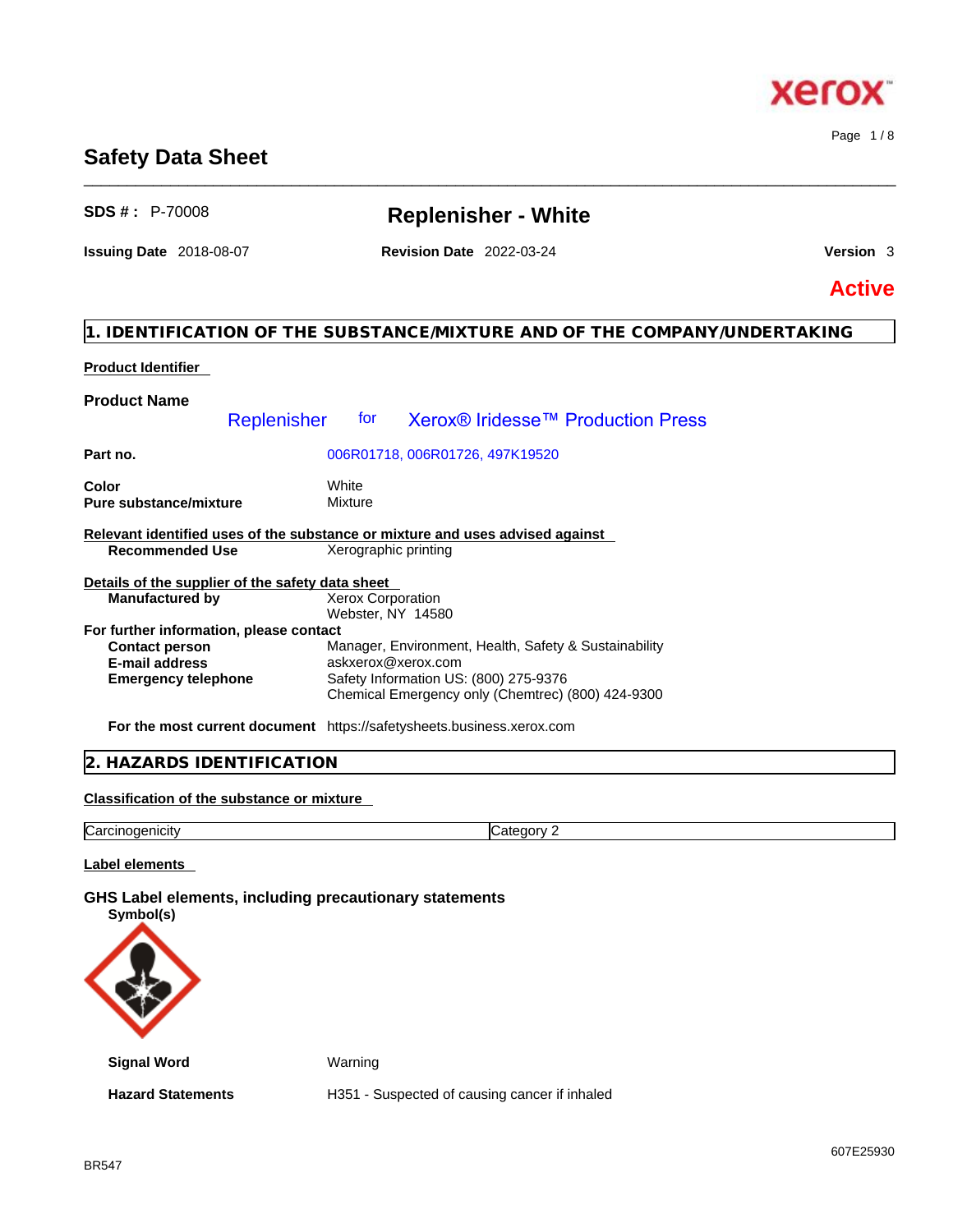

# \_\_\_\_\_\_\_\_\_\_\_\_\_\_\_\_\_\_\_\_\_\_\_\_\_\_\_\_\_\_\_\_\_\_\_\_\_\_\_\_\_\_\_\_\_\_\_\_\_\_\_\_\_\_\_\_\_\_\_\_\_\_\_\_\_\_\_\_\_\_\_\_\_\_\_\_\_\_\_\_\_\_\_\_\_\_\_\_\_\_\_\_\_\_ **SDS # :** P-70008 **Replenisher - White** Page 2 / 8

| <b>Precautionary Statements</b> | P201 - Obtain special instructions before use<br>P202 - Do not handle until all safety precautions have been read and understood<br>P280 - Wear protective gloves/protective clothing/eye protection/face protection<br>P308 + P313 - IF exposed or concerned: Get medical advice/attention<br>P501 -Dispose of contents/container in accordance with local/regional/national/international<br>regulation. |
|---------------------------------|------------------------------------------------------------------------------------------------------------------------------------------------------------------------------------------------------------------------------------------------------------------------------------------------------------------------------------------------------------------------------------------------------------|
|                                 |                                                                                                                                                                                                                                                                                                                                                                                                            |

#### **Other hazards**

May form explosible dust-air mixture if dispersed Not a PBT according to REACH Annex XIII

# **3. COMPOSITION/INFORMATION ON INGREDIENTS**

# **Mixtures**

| <b>Chemical Name</b> | CAS No.     | Weight %  | <b>Classification (Reg.</b><br>1272/2008) | <b>Hazard Statements</b> |
|----------------------|-------------|-----------|-------------------------------------------|--------------------------|
| Titanium dioxide     | 13463-67-7  | $30 - 40$ | Carc (Inhal) 2                            | H <sub>351</sub>         |
| Resin                | Proprietary | 40-50     | $\sim$                                    | $\overline{\phantom{a}}$ |
| Ceramic materials    | Proprietary | $10 - 20$ | $- -$                                     | $\sim$                   |
| Wax                  | 8002-74-2   | <10       | $- -$                                     | $\sim$                   |

"--" indicates no classification or hazard statements apply.

Full text of H- statements: see section 16

# **4. FIRST AID MEASURES**

#### **Description of first-aid measures**

| <b>General advice</b>                                       | For external use only. When symptoms persist or in all cases of doubt seek medical advice.    |
|-------------------------------------------------------------|-----------------------------------------------------------------------------------------------|
|                                                             | Show this material safety data sheet to the doctor in attendance.                             |
| Eye contact                                                 | Immediately flush with plenty of water. After initial flushing, remove any contact lenses and |
|                                                             | continue flushing for at least 15 minutes                                                     |
| <b>Skin contact</b>                                         | Wash skin with soap and water                                                                 |
| <b>Inhalation</b>                                           | Move to fresh air                                                                             |
| Ingestion                                                   | Rinse mouth with water and afterwards drink plenty of water or milk                           |
| Most important symptoms and effects, both acute and delayed |                                                                                               |
| Acute toxicity                                              |                                                                                               |
| <b>Eyes</b>                                                 | No known effect                                                                               |
| <b>Skin</b>                                                 | No known effect                                                                               |
| <b>Inhalation</b>                                           | No known effect                                                                               |
| Ingestion                                                   | No known effect                                                                               |
| Chronic toxicity                                            | No known effects under normal use conditions                                                  |
| <b>Aggravated Medical Conditions</b>                        | None under normal use conditions                                                              |
|                                                             | <u>Indication of immediate medical attention and special treatment needed</u>                 |
| <b>Protection of first-aiders</b>                           | No special protective equipment required                                                      |
| Notes to physician                                          | Treat symptomatically                                                                         |
| 5. FIRE-FIGHTING MEASURES                                   |                                                                                               |

#### **Extinguishing media**

**Suitable extinguishing media** Use water spray or fog; do not use straight streams, Foam **Unsuitable extinguishing media** Do not use a solid water stream as it may scatterand spread fire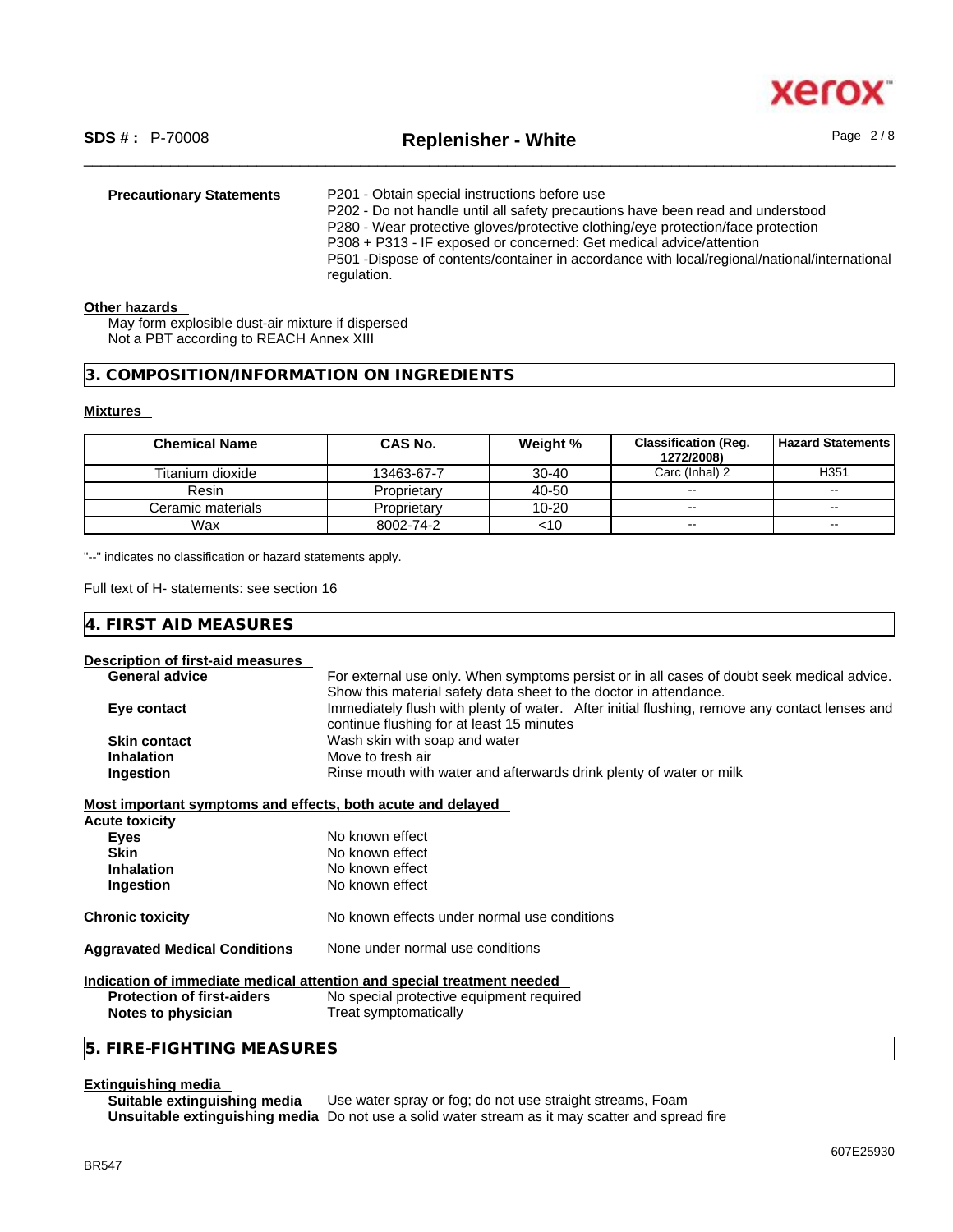

#### **Special hazards arising from the substance or mixture**

Fine dust dispersed in air, in sufficient concentrations, and in the presence of an ignition source is a potential dust explosion hazard

#### **Hazardous combustion products**

Hazardous decomposition products due to incomplete combustion, Carbon oxides, Nitrogen oxides (NOx)

#### **Advice for fire-fighters**

In the event of fire and/or explosion do not breathe fumes. Wear fire/flame resistant/retardant clothing. Use self-contained pressure-demand breathing apparatus if needed to prevent exposure to smoke or airborne toxins. Wear self-contained breathing apparatus and protective suit

#### **Other information**

**Flash point** Not applicable

**Flammability** Not flammable. Will not readily ignite.

# **6. ACCIDENTAL RELEASE MEASURES**

#### **Personal precautions, protective equipment and emergency procedures**

Use personal protective equipment, Avoid breathing dust

#### **Environmental precautions**

Although toner is not an aquatic toxin, microplastics may be a physical hazard to aquatic life and should not be allowed to enter drains, sewers, or waterways

#### **Methods and material for containment and cleaning up**

**Methods for containment** Prevent dust cloud

**Methods for cleaning up** Use an electrically protected vacuum cleaner to remove excess, then wash with COLD water. Hot water fuses the toner, making it difficult to remove

#### **Reference to other sections**

See section 12 for additional ecological information See Section 13 for additional information

# **7. HANDLING AND STORAGE**

# **Precautions for safe handling**

**Advice on safe handling** Handle in accordance with good industrial hygiene and safety practice, Avoid dust formation in confined areas, Prevent dust cloud

**Hygiene measures** None under normal use conditions

# **Conditions for safe storage, including any incompatibilities**

**Technical measures and storage conditions**

Keep container tightly closed in a dry and well-ventilated place, Store at room temperature

**Incompatible products** None

#### **Specific end uses**

Xerographic printing

#### **8. EXPOSURE CONTROLS/PERSONAL PROTECTION**

#### **Control parameters**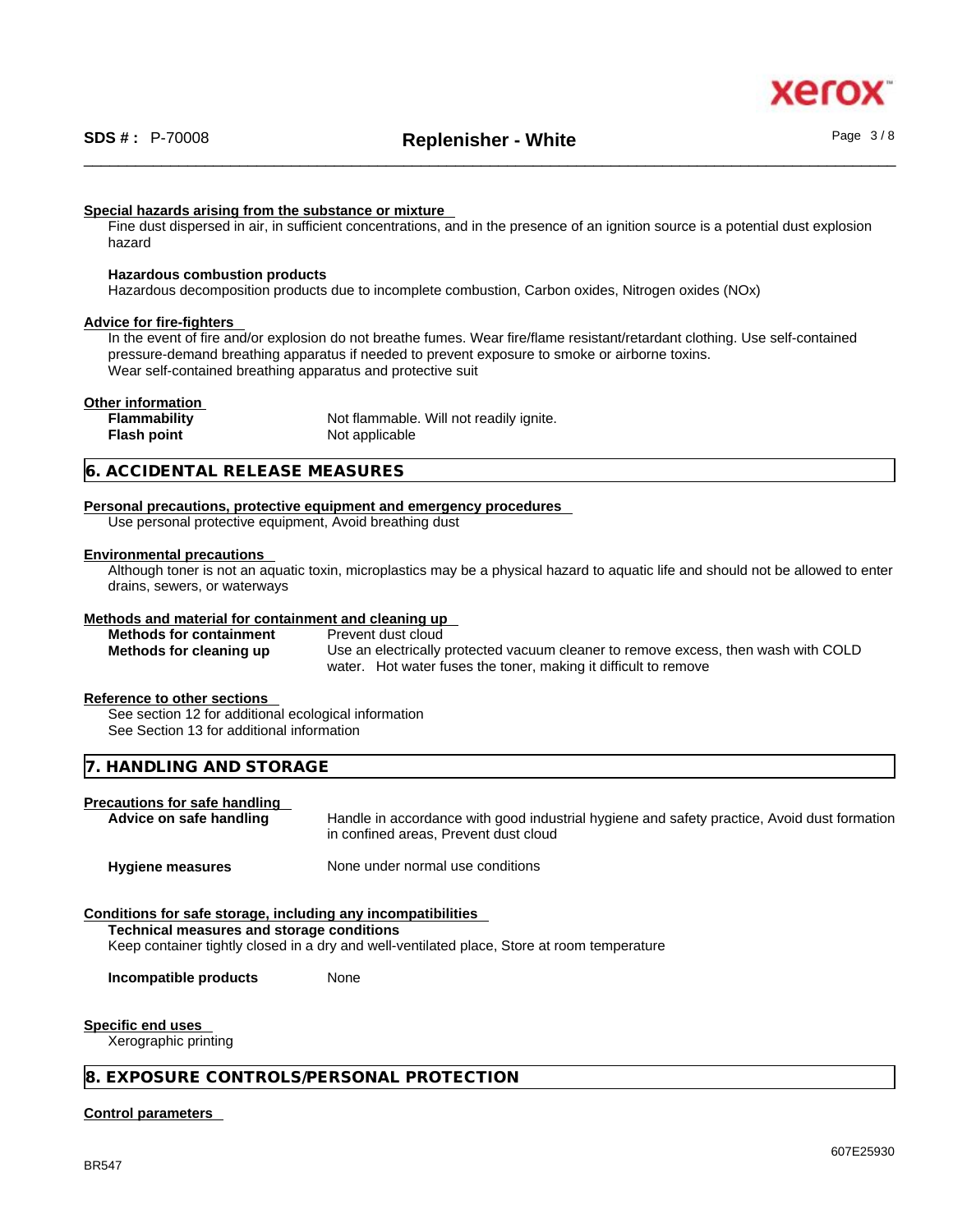

| <b>Xerox Exposure Limit</b><br><b>Xerox Exposure Limit</b>                  | 2.5 mg/m <sup>3</sup> (total dust)                             |                                                      |                                                                                              |
|-----------------------------------------------------------------------------|----------------------------------------------------------------|------------------------------------------------------|----------------------------------------------------------------------------------------------|
|                                                                             | 0.4 mg/m <sup>3</sup> (respirable dust)                        |                                                      |                                                                                              |
| <b>Chemical Name</b>                                                        |                                                                | <b>ACGIH TLV</b>                                     | <b>OSHA PEL</b>                                                                              |
| Titanium dioxide                                                            |                                                                | TWA: $10 \text{ mg/m}^3$                             | TWA: 15 mg/m <sup>3</sup>                                                                    |
| Ceramic materials                                                           |                                                                | TWA: 5 mg/m <sup>3</sup> TWA: 0.02 mg/m <sup>3</sup> | Ceiling: 5 mg/m <sup>3</sup>                                                                 |
|                                                                             |                                                                | TWA: 0.1 mg/m <sup>3</sup>                           |                                                                                              |
| Wax                                                                         |                                                                | TWA: $2 \text{ mg/m}^3$                              |                                                                                              |
| <b>Exposure controls</b>                                                    |                                                                |                                                      |                                                                                              |
| <b>Engineering measures</b>                                                 | Ensure adequate ventilation, especially in confined areas      |                                                      |                                                                                              |
| Individual protection measures, such as personal protective equipment (PPE) |                                                                |                                                      |                                                                                              |
| <b>Eye/Face protection</b>                                                  | None under normal use conditions                               |                                                      |                                                                                              |
| <b>Hand protection</b>                                                      | None under normal use conditions                               |                                                      |                                                                                              |
| Skin and body protection                                                    | None under normal use conditions                               |                                                      |                                                                                              |
| <b>Respiratory protection</b>                                               | No protective equipment is needed under normal use conditions. |                                                      |                                                                                              |
| <b>Thermal hazards</b>                                                      | None under normal processing                                   |                                                      |                                                                                              |
| <b>Environmental Exposure Controls</b>                                      |                                                                |                                                      |                                                                                              |
| <b>Environmental Exposure</b><br><b>Controls</b>                            | Keep out of drains, sewers, ditches and waterways              |                                                      |                                                                                              |
| 9. PHYSICAL AND CHEMICAL PROPERTIES                                         |                                                                |                                                      |                                                                                              |
| Information on basic physical and chemical properties                       |                                                                |                                                      |                                                                                              |
| Powder<br>Appearance                                                        |                                                                | Odor                                                 | Faint                                                                                        |
| Solid<br><b>Physical state</b>                                              |                                                                | <b>Odor threshold</b>                                | Not applicable                                                                               |
| Color<br>White                                                              |                                                                | рH                                                   | Not applicable                                                                               |
|                                                                             |                                                                |                                                      |                                                                                              |
| <b>Flash point</b>                                                          | Not applicable                                                 |                                                      |                                                                                              |
|                                                                             |                                                                |                                                      |                                                                                              |
| <b>Melting / Freezing Point</b>                                             | Not applicable                                                 |                                                      |                                                                                              |
| <b>Boiling point/range</b><br><b>Softening point</b>                        | Not applicable<br>49-60 °C / 120-140 °F                        |                                                      |                                                                                              |
|                                                                             |                                                                |                                                      |                                                                                              |
| <b>Evaporation rate</b>                                                     | Not applicable                                                 |                                                      |                                                                                              |
| <b>Flammability</b>                                                         | Not flammable. Will not readily ignite.                        |                                                      |                                                                                              |
| <b>Flammability Limits in Air</b>                                           | Not applicable                                                 |                                                      |                                                                                              |
|                                                                             |                                                                |                                                      |                                                                                              |
| Vapor pressure                                                              | Not applicable                                                 |                                                      |                                                                                              |
| Vapor density                                                               | Not applicable                                                 |                                                      |                                                                                              |
| <b>Specific gravity</b>                                                     | $1 - 2$                                                        |                                                      |                                                                                              |
| <b>Water solubility</b>                                                     | Negligible                                                     |                                                      |                                                                                              |
| <b>Partition coefficient</b>                                                | Not applicable                                                 |                                                      |                                                                                              |
| <b>Autoignition temperature</b>                                             | Not applicable                                                 |                                                      |                                                                                              |
| <b>Decomposition temperature</b>                                            | Not determined                                                 |                                                      |                                                                                              |
| <b>Viscosity</b>                                                            | Not applicable                                                 |                                                      |                                                                                              |
| <b>Explosive properties</b>                                                 | source is a potential dust explosion hazard                    |                                                      | Fine dust dispersed in air, in sufficient concentrations, and in the presence of an ignition |
| <b>Oxidizing properties</b>                                                 | Not applicable                                                 |                                                      |                                                                                              |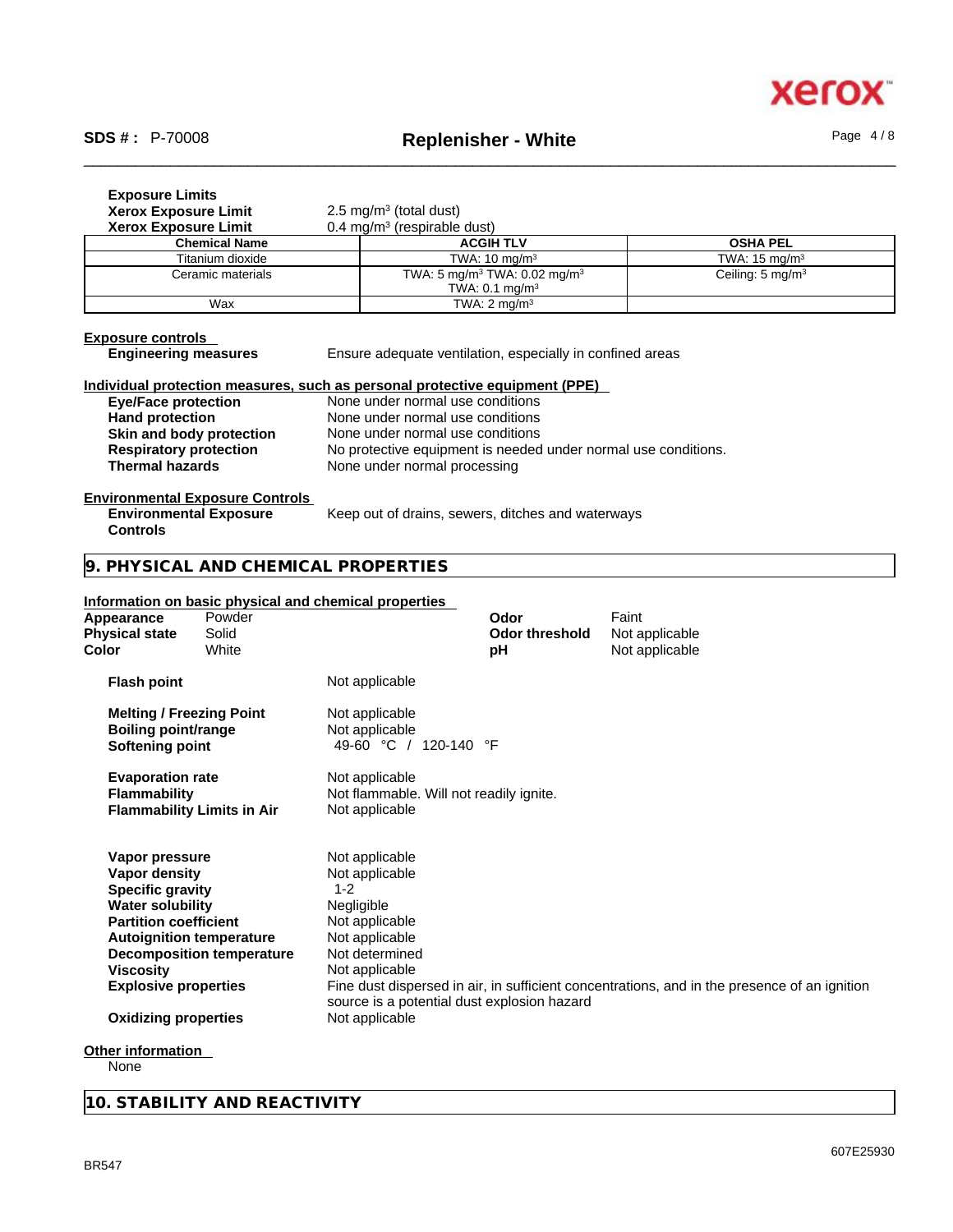

#### **Reactivity**

No dangerous reaction known under conditions of normal use

#### **Chemical stability**

Stable under normal conditions.

#### **Possibility of hazardous reactions**

**Hazardous reactions** None under normal processing **Hazardous polymerization** Hazardous polymerization does not occur

#### **Conditions to avoid**

Prevent dust cloud. Fine dust dispersed in air, in sufficient concentrations, and in the presence of an ignition source is a potential dust explosion hazard.

#### **Incompatible Materials**

None

#### **Hazardous decomposition products**

None under normal use

# **11. TOXICOLOGICAL INFORMATION**

#### **Information on toxicological effects**

| Acute toxicitv             |                                       |  |
|----------------------------|---------------------------------------|--|
| <b>Product Information</b> |                                       |  |
| <b>Irritation</b>          | No skin irritation, No eye irritation |  |
| Oral LD50                  | $> 5$ g/kg (rat)                      |  |
| Dermal LD50                | $> 5$ g/kg (rabbit)                   |  |
| <b>LC50 Inhalation</b>     | $> 5$ mg/L (rat, 4 hr)                |  |

#### **Component Information**

| <b>Chemical Name</b>                                                           | Oral LD50                                                   | <b>Dermal LD50</b>  | <b>LC50</b> Inhalation |
|--------------------------------------------------------------------------------|-------------------------------------------------------------|---------------------|------------------------|
| Titanium dioxide                                                               | 10000 mg/kg (Rat)                                           |                     |                        |
| Wax                                                                            | 5000 mg/kg (Rat)                                            | 3600 mg/kg (Rabbit) |                        |
| <b>Chronic toxicity</b><br><b>Sensitization</b><br><b>Neurological Effects</b> | Not expected to be a sensitizer<br>No information available |                     |                        |

**Target organ effects** None known

**CMR Effects Mutagenic effects** No information available **Reproductive toxicity** No information available **Carcinogenicity** See "Other Information" in this section. **Chemical Name IARC**  Titanium dioxide 2B

#### **Other information**

The IARC (International Agency for Research on Cancer) has listed titanium dioxide as "possibly carcinogenic to humans". However, Xerox has concluded that the presence of titanium dioxide in this mixture does not present a health hazard. The IARC classification is based on studies in rats using high concentrations of pure, unbound TiO 2 particles of respirable size. Epidemiological studies do not suggest a carcinogenic effect in humans. In addition, the titanium dioxide in this mixture is encapsulated in a matrix or bound to the surface of the toner.

#### **Other toxic effects**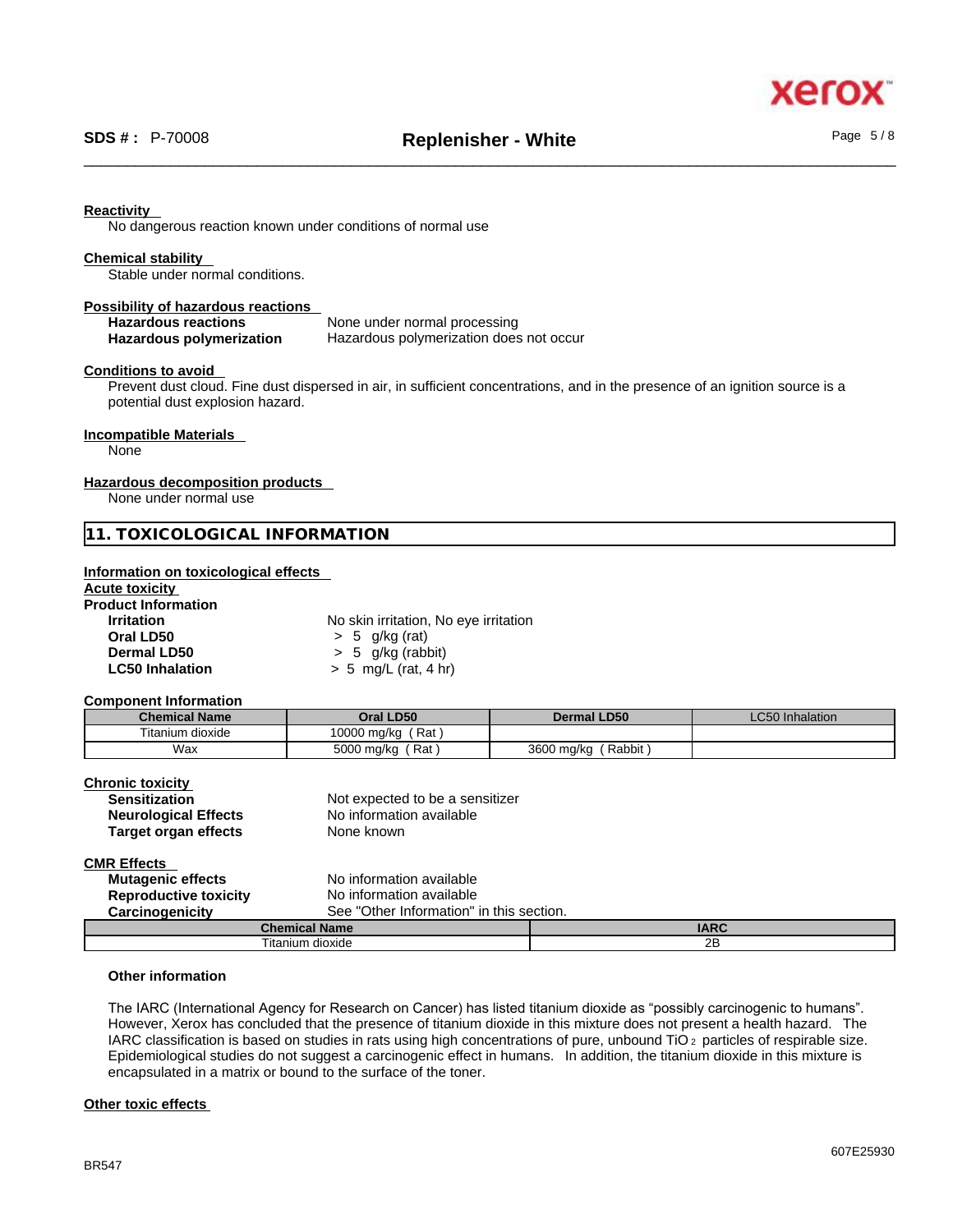\_\_\_\_\_\_\_\_\_\_\_\_\_\_\_\_\_\_\_\_\_\_\_\_\_\_\_\_\_\_\_\_\_\_\_\_\_\_\_\_\_\_\_\_\_\_\_\_\_\_\_\_\_\_\_\_\_\_\_\_\_\_\_\_\_\_\_\_\_\_\_\_\_\_\_\_\_\_\_\_\_\_\_\_\_\_\_\_\_\_\_\_\_\_ **SDS # :** P-70008 **Replenisher - White** Page 6 / 8

| <b>Aspiration Hazard</b> | Not applicable |
|--------------------------|----------------|
| Other adverse effects    | None known     |

# **Information on other hazards**

**Endocrine disrupting properties** This product does not contain any known or suspected endocrine disruptors

# **12. ECOLOGICAL INFORMATION**

#### **Toxicity**

**Acute Aquatic Toxicity** On available data, substance is not harmful to aquatic life<br> **Chronic Aquatic Toxicity** On available data, substance is not harmful to aquatic life **Chronical available data, substance is not harmful to aquatic life** 

#### **Component Information**

**Persistence and degradability** 

Not readily biodegradable

#### **Bioaccumulative potential**

Bioaccumulation is unlikely

#### **Mobility in soil**

Insoluble in water

#### **Results of PBT and vPvB assessment**

This substance is not considered to be persistent, bioaccumulating nor toxic (PBT)

#### **Endocrine disrupting properties**

The environmental impact of this product has not been fully investigated However, this preparation is not expected to present significant adverse environmental effects.

#### **Other adverse effects**

No information available

| 13. DISPOSAL CONSIDERATIONS                              |                                                                   |  |
|----------------------------------------------------------|-------------------------------------------------------------------|--|
| Waste treatment methods<br><b>Waste Disposal Methods</b> | Dispose of contents/container in accordance with local regulation |  |
| Waste from Residues/Unused<br><b>Products</b>            | Dispose of in accordance with local regulations                   |  |

**Contaminated packaging** Dispose of in accordance with local regulations

**Other information** Although toner is not an aquatic toxin, microplastics may be a physical hazard to aquatic life and should not be allowed to enter drains, sewers, or waterways.

| - -<br>Chemical<br>----<br>vame | <br><br><b>Waste</b><br>Status<br>Hazardous<br>California |
|---------------------------------|-----------------------------------------------------------|
| materials<br>∩r<br>ceramic r    | ⊺oxic                                                     |
|                                 |                                                           |

# **14. TRANSPORT INFORMATION**

This material is not subject to regulation as a hazardous material for shipping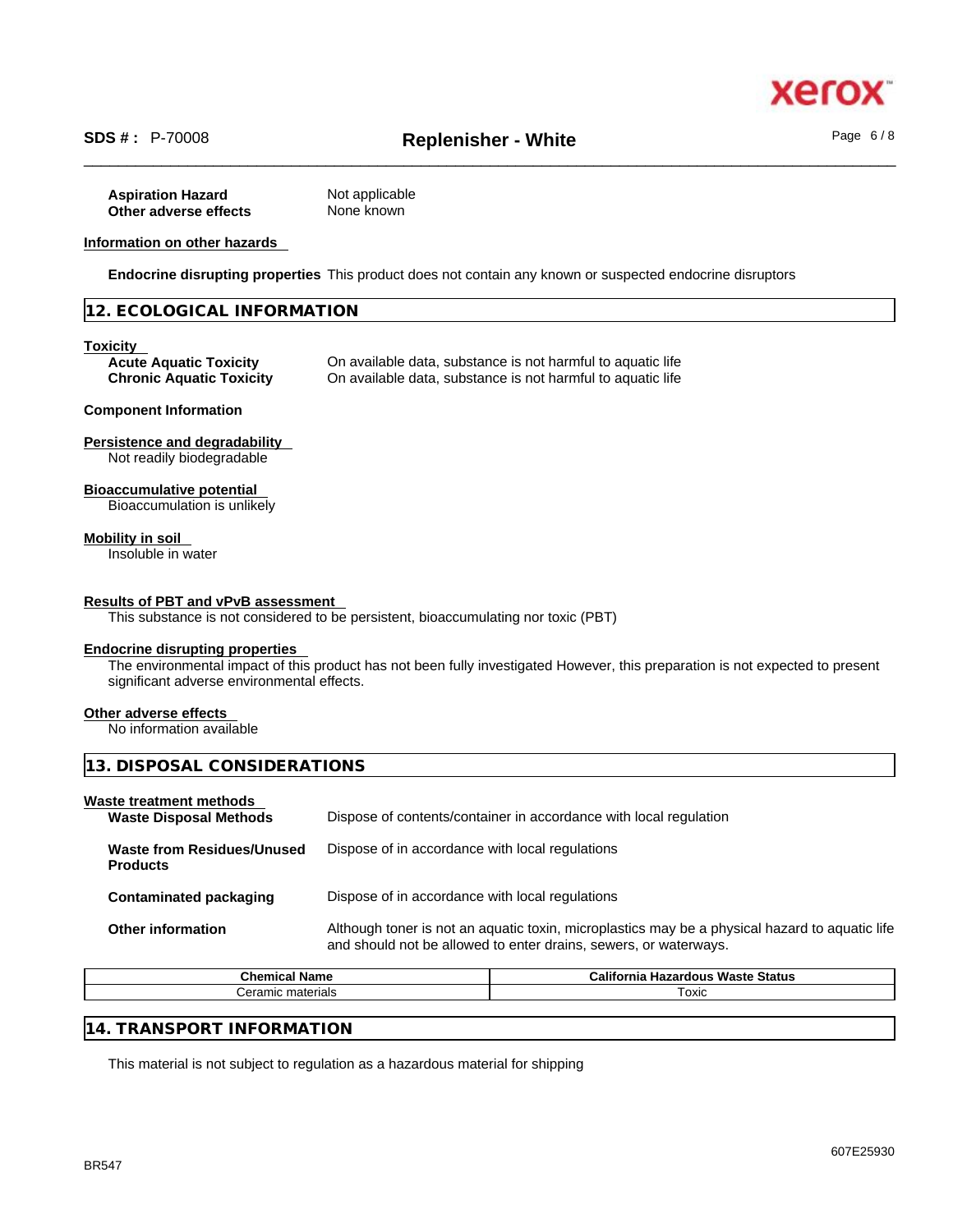xerc

# **15. REGULATORY INFORMATION**

#### **Safety, health and environmental regulations/legislation specific for the substance or mixture**

#### **OSHA Regulatory Status**

This product is an article which contains a mixture / preparation in powder form. Safety information is given for exposure to the article as sold and used by the customer. Intended use of the product is not expected to result in exposure to the mixture / preparation based on the packaging and method of dispensing.

While this material is not considered hazardous by the OSHA hazard Communication Standard (29 CFR 1910.1200), this SDS contains valuable information for the safe handling and proper use of the product. This SDS should be retained and made available to employees and other users of this product.

# **Canada**

This product has been classified in accordance with the hazard criteria of the Hazardous Products Regulations (HPR), and the SDS contains all the information required by the HPR.

# **International Inventories**

| TSCA            | Complies |
|-----------------|----------|
| <b>DSL/NDSL</b> | Complies |

#### **U.S. Federal Regulations SARA 313**

Section 313 of Title III of the Superfund Amendments and Reauthorization Act of 1986 (SARA). This product contains a chemical or chemicals which are subject to the reporting requirements of the Act and Title 40 of the Code of Federal Regulations, Part 372:

| .<br>∣ Name<br>Chemical | ີ AS No<br>unj | $\mathbf{a}$<br>- 242<br>SARA<br>' Values %<br>í hreshold<br>- 313 |
|-------------------------|----------------|--------------------------------------------------------------------|
| Ceramic materials       |                | $\cdot\cdot$                                                       |

# **Clean Water Act**

This product contains the following substances which are regulated pollutants pursuant to the Clean Water Act (40 CFR 122.21 and 40 CFR 122.42):

| Chemical Name     | <b>CWA - Reportable</b> | <b>CWA - Toxic Pollutants CWA - Priority Pollutants</b> | <b>CWA - Hazardous</b> |  |
|-------------------|-------------------------|---------------------------------------------------------|------------------------|--|
|                   | Quantities              |                                                         | Substances             |  |
| Ceramic materials |                         |                                                         |                        |  |

# **Clean Air Act,Section 112 Hazardous Air Pollutants (HAPs) (see 40 CFR 61)**

This product contains the following HAPs:

| <b>Chemical Name</b> | <b>CAS No.</b> | Weight % | <b>HAPS data</b> | <b>VOC Chemicals</b> | Class 1<br>Ozone<br><b>Depletors</b> | Class 2 Ozone<br><b>Depletors</b> |
|----------------------|----------------|----------|------------------|----------------------|--------------------------------------|-----------------------------------|
| Ceramic materials    |                | 10-20    | Present          |                      |                                      |                                   |

#### **CERCLA**

This material, as supplied, does not contain any substances regulated as hazardous substances under the Comprehensive Environmental Response Compensation and Liability Act (CERCLA) (40 CFR 302) or the Superfund Amendments and Reauthorization Act (SARA) (40 CFR 355). There may be specific reporting requirements at the local, regional, or state level pertaining to releases of this material

#### **US State Regulations**

#### **California Proposition 65**

Titanium dioxide is regulated under California Proposition 65 only if a product results in exposure in the form of "airborne, unbound particles of respirable size". Toner products do not result in exposure to titanium dioxide in the form of "airborne, unbound particles of respirable size". Therefore, the requirements of Proposition 65 do not apply to this product.

| Chemical Name        | <b>CASN.</b><br>No. ∛<br>ברש            | Califorr<br>65<br>----<br>ʻrob.<br>ma |
|----------------------|-----------------------------------------|---------------------------------------|
| dioxide<br>⊺ıtanıum  | $\sim$<br>. .<br>$\sqrt{2}$<br>346<br>ັ | ∶arcınoɑen<br>uaiul                   |
| .<br>.<br>. .<br>. . |                                         |                                       |

# **U.S. State Right-to-Know Regulations**

Although this product contains substances included in some U.S. State Right-to-Know regulations, the particles are bound in a unique matrix and, therefore, the product does not pose any specific hazard.

| <b>Chemical Name</b> | <b>Massachusetts</b> | <b>New Jersey</b> | Pennsylvania | <b>Illinois</b> | <b>Rhode Island</b> |
|----------------------|----------------------|-------------------|--------------|-----------------|---------------------|
| Titanium dioxide     |                      |                   |              |                 |                     |
| Ceramic materials    |                      |                   |              |                 |                     |
| Wax                  |                      |                   |              |                 |                     |